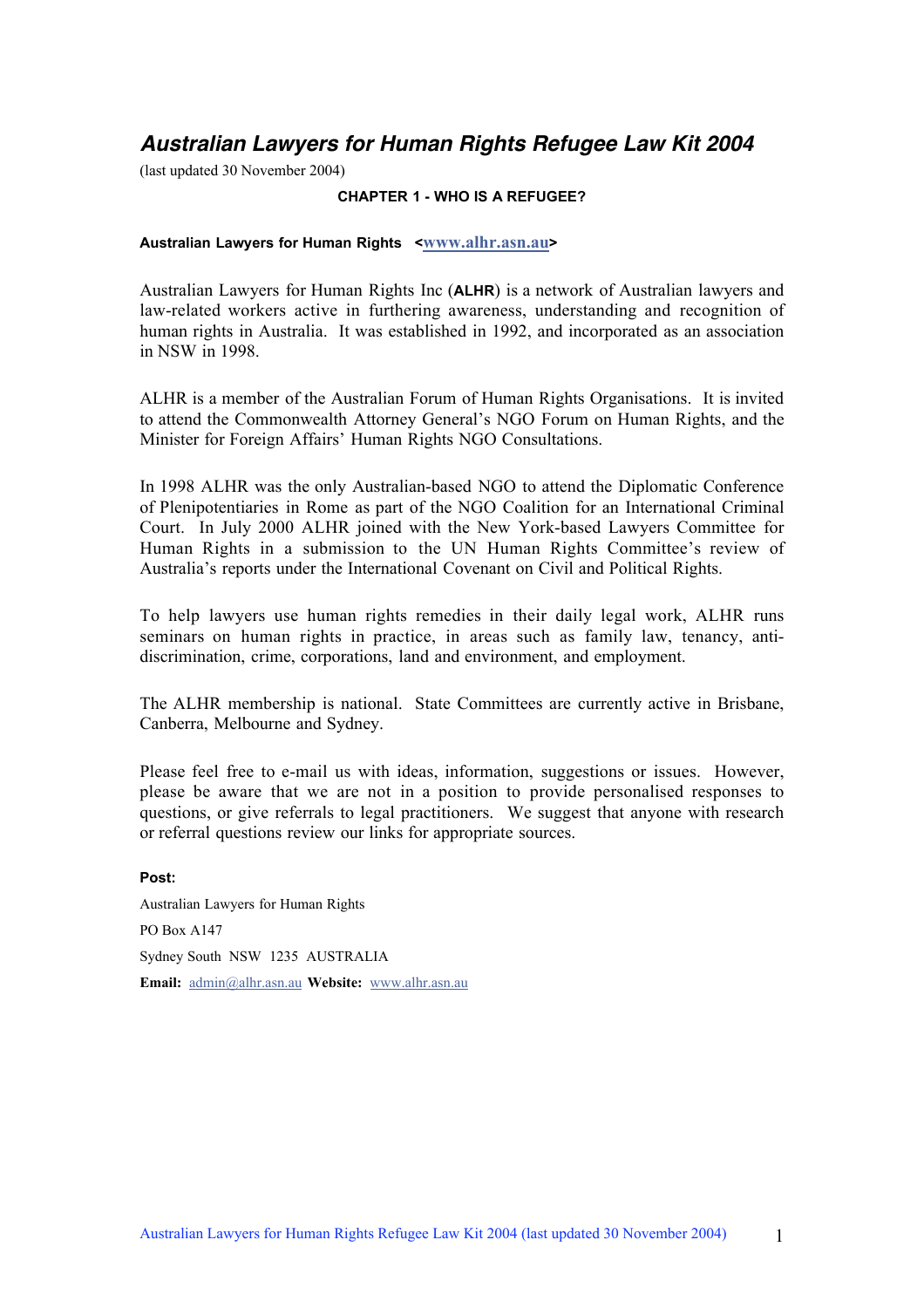# **REFUGEE RIGHTS AND AUSTRALIAN LAW**

#### **INTRODUCTION - THE IMPORTANCE OF THE RULE OF LAW AND PROTECTION OF HUMAN RIGHTS**

These materials had their genesis in concerns about Australia's performance in protecting the human rights of asylum seekers and refugees and in particular, the extent to which the Rule of Law, as a fundamental pre-requisite for the protection of human rights, is being undermined by lack of accountability on the part of government decision-makers in relation to refugee matters.

The Preamble to the Universal Declaration of Human Rights states that 'human rights should be protected by the Rule of Law if man (sic) is not to be compelled to have recourse, as a last resort, to rebellion against tyranny and oppression.'

Implicit in this statement is one of the vital principles of the Rule of Law, namely that the law should apply to, and be observed by, government and its agencies, just as it applies to the ordinary citizen.

Justice Dixon stated in the *Communist Party Case* at 187 that:

*History and not only ancient history, shows that in countries where democratic institutions have been unconstitutionally superseded, it has been done not seldom by those holding the executive power. Forms of government may need protection from dangers likely to arise from within the institutions to be protected.*

In the area of refugee law and migration in Australia, there is impassioned debate about the extent to which government administrative power should be subject to judicial oversight to ensure that the Australian Government is complying with the law.

While it is probably fair to say that much of this debate is influenced by broader political motives, it is also a symptom of deeper uncertainty about the respective roles of executive government and the judiciary in contemporary Australia, where each arm of government – legislative, executive and judiciary – exercise mixed, rather than clearly separated, functions.

It is not our purpose to tease out these issues here other than to say that while the boundaries between the three arms of government may be porous in practice, the central concept behind the separation of powers doctrine, that 'power should be checked with power,' is fundamental. Of particular importance, given the increasing convergence between the legislative and executive arms of government, are the place of an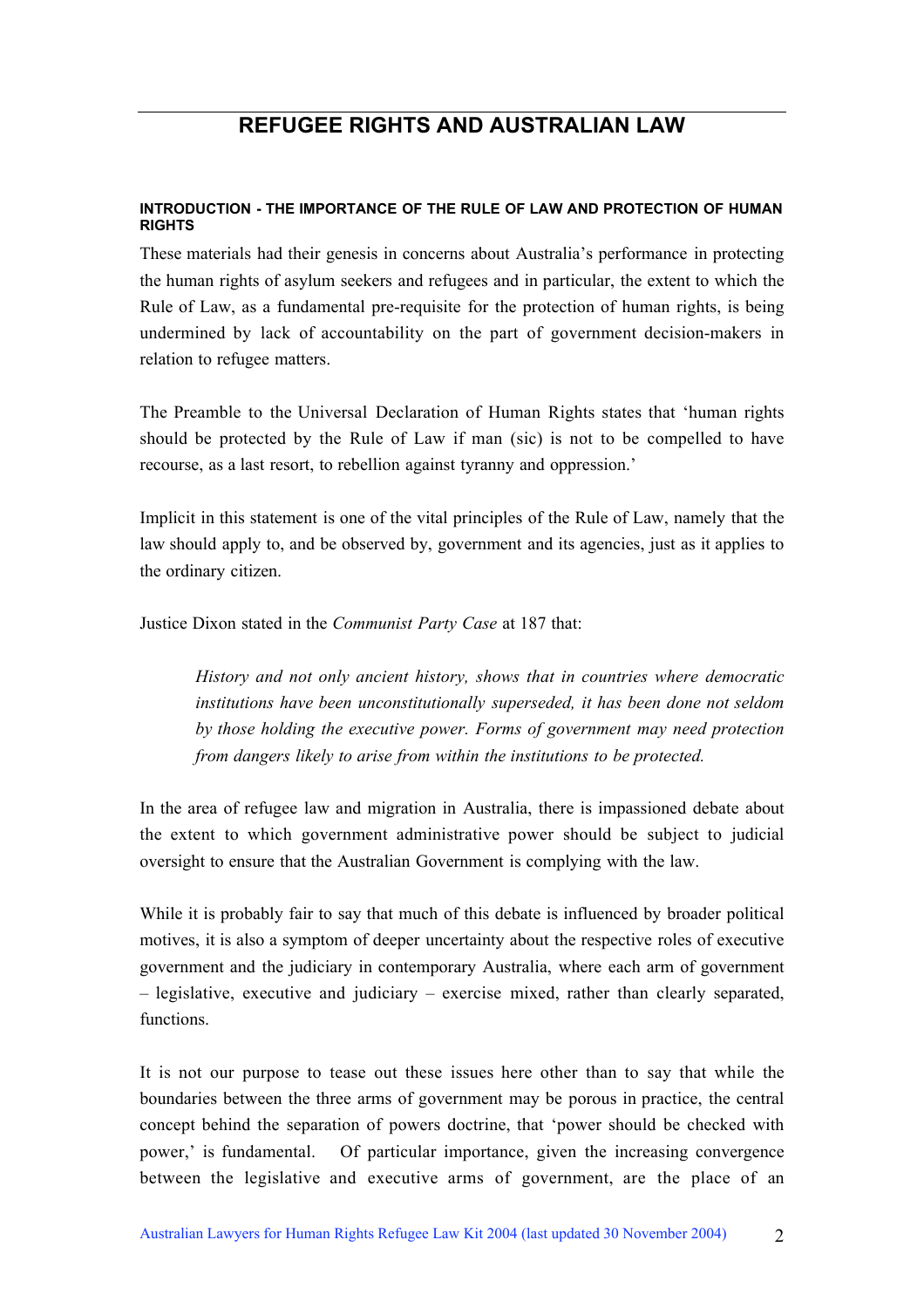independent judiciary to determine that government action has been taken according to law and access to the courts for people affected by government decision making.

We view the growth of administrative law, and in particular the expansion of judicial review across a wide range of government administration, as a positive and necessary counterbalance to the historical expansion of executive government power – and a critical safeguard of the Rule of Law.

In the case of asylum seekers and refugees – where fundamental rights and liberties are at stake – the importance of government operating under the law is starkly emphasised.

It is implicit in the materials that follow that we believe government action to limit judicial oversight of government decision making in relation to asylum seekers and refugees has exposed people to an exercise of executive power which puts important individual rights at risk.

#### **PURPOSE AND SCOPE**

These materials are intended to give the general lawyer an overview of some of the historical and current legal and administrative issues relating to asylum seekers and refugees in Australia. The materials explain the meaning of the term 'refugee' and outline the rights of asylum seekers and refugees under international law before examining Australia's implementation of its international obligations.

The materials are comprised of this main document, which covers the general issues in some detail, and a number of fact sheets which provide greater depth on specific issues.

#### **WHAT IS A REFUGEE**

#### *The basic definition*

The term refugee was originally applied to the French Huguenots who came to England after the revocation of the Edict of Nantes in 1695 and was used to describe a person who, owing to religious persecution or political troubles, seeks refuge in a foreign country.

This sense is retained in the modern definition of a refugee, which emerged from international cooperation to tackle the mass displacement of people in the aftermath of World War Two.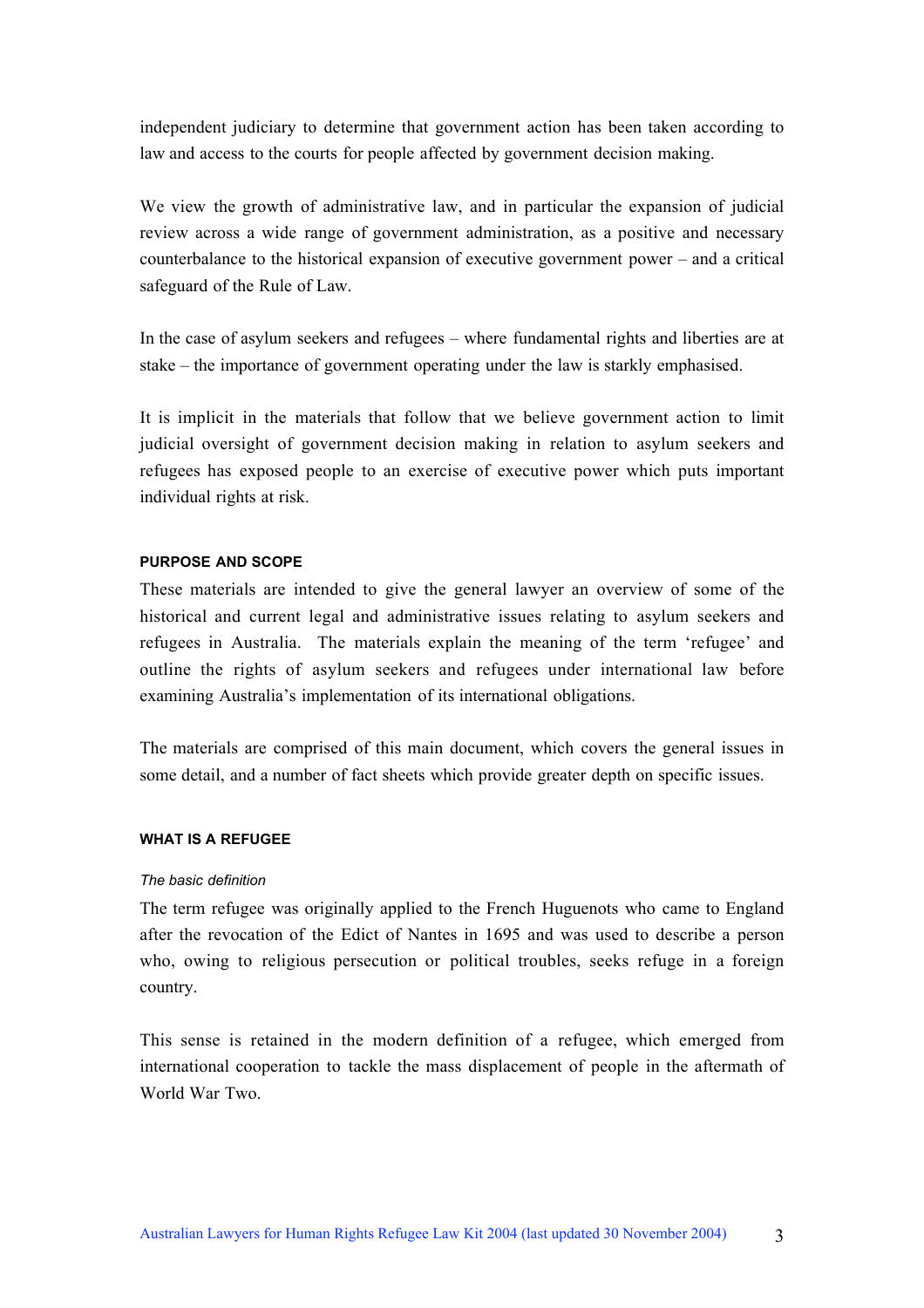The *United Nations Convention Relating to the Status of Refugees 1951* (Refugee Convention) and the *Protocol on the Status of Refugees 1967 (*Protocol*)* establish the modern legal basis for refugee protection at international law.

The Refugee Convention and the Protocol define a refugee as someone who:

- 1. is outside the country of their nationality or habitual residence;
- 2. has a well founded fear of persecution on the grounds of:
	- race,
	- religion,
	- nationality,
	- membership of a particular social group, or
	- political opinion, and
- 3. is unable to seek or is fearful of seeking protection in that country or is fearful of returning to their country.

This basic definition has been augmented, refined or narrowed to varying degrees across jurisdictions. One important development internationally is the idea of an imputed political opinion. In these cases, when it is obvious that the government is acting on the basis of what it believes to be a person's political opinion, no evidence of the person's actual opinion is required.

It is important to note that people who have committed crimes against peace, a war crime, crimes against humanity or a serious non-political crime outside the country of refuge may be excluded from protection under the Refugee Convention.

Other people not covered by the Refugee Convention include internally displaced persons (people who have fled persecution but remain within their own territory) and serving soldiers.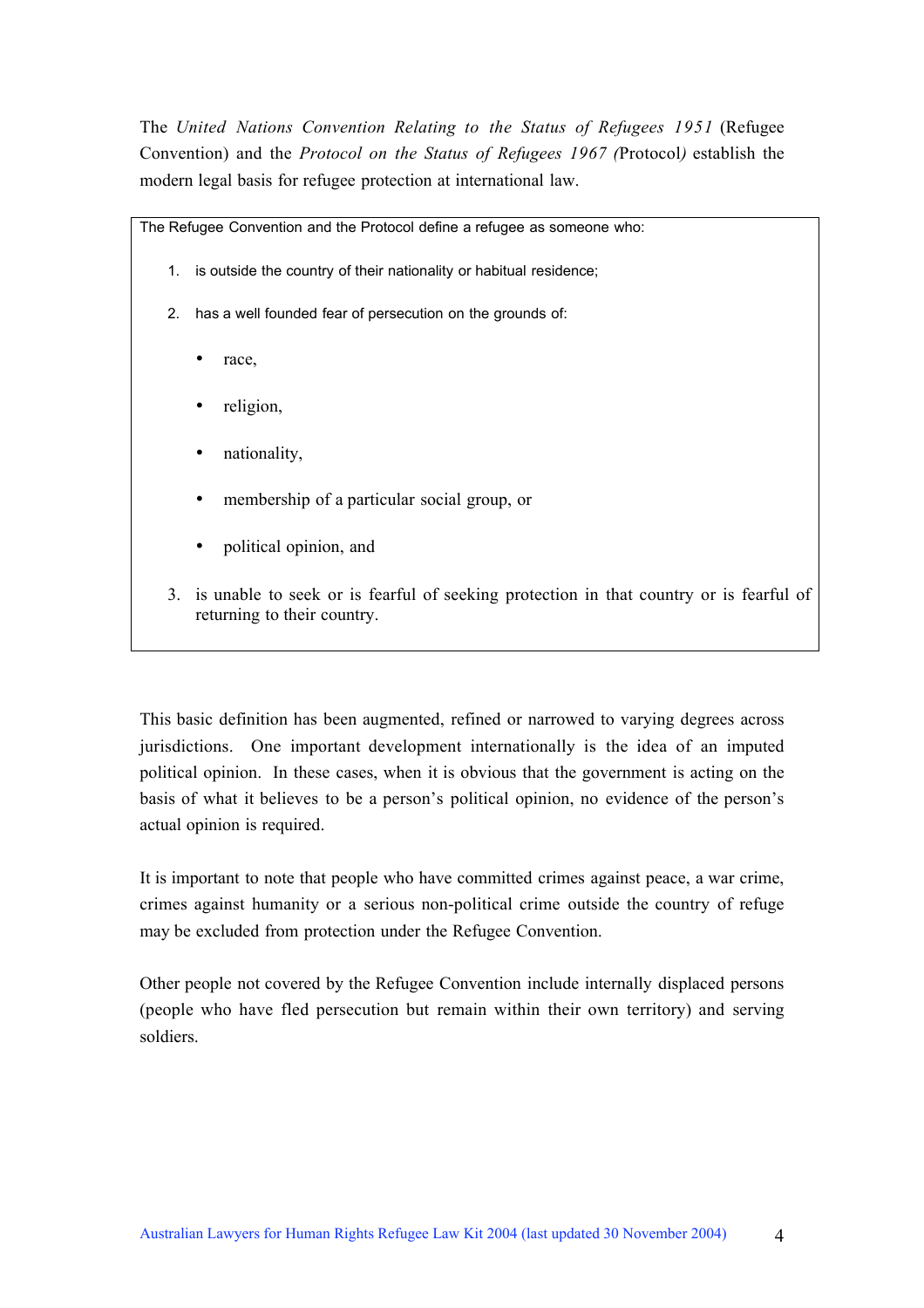### *A note on the history of the Refugee Convention and Protocol and the role of the United National High Commissioner for Refugees*

The process of developing a body of international law, conventions and guidelines to protect refugees began in the early part of the  $20<sup>th</sup>$  century under the League of Nations, the predecessor of the United Nations (UN). It culminated on 28 July 1951, when the UN conference approved the Convention Relating to the Status of Refugees.

Several months before the Refugee Convention's passage the United Nations General Assembly established the United National High Commissioner for Refugees (UNHCR). The Refugee Convention has been the foundation of UNHCR's work in leading and co-ordinating international action to protect refugees and resolve refugee problems worldwide. The Commissioner's primary purpose is to safeguard the rights and well-being of refugees and ensure that everyone can exercise the right to seek asylum and find safe refuge in another State.

The original Refugee Convention was limited to protecting mainly Europeans involved in events occurring before January 1951, but as the problem of displacement spread around the world the need to expand the scope of the Refugee Convention was recognised. The 1967 Protocol removed the geographical and time limitations written into the original Convention.

A total of 140 states have acceded to one or both of the UN instruments, including Australia, which ratified the Refugee Convention in 1954 and the Protocol in 1973.

*What a refugee is not Asylum seeker*

This is the correct term for a person seeking official recognition of their status as a refugee under the Refugee Convention.

#### *Economic migrant*

Millions of 'economic' and other migrants have taken advantage of improved communications in the last few decades to seek new lives in other, mainly western, countries. However, they should not be confused, as they sometimes are, with *bona fide*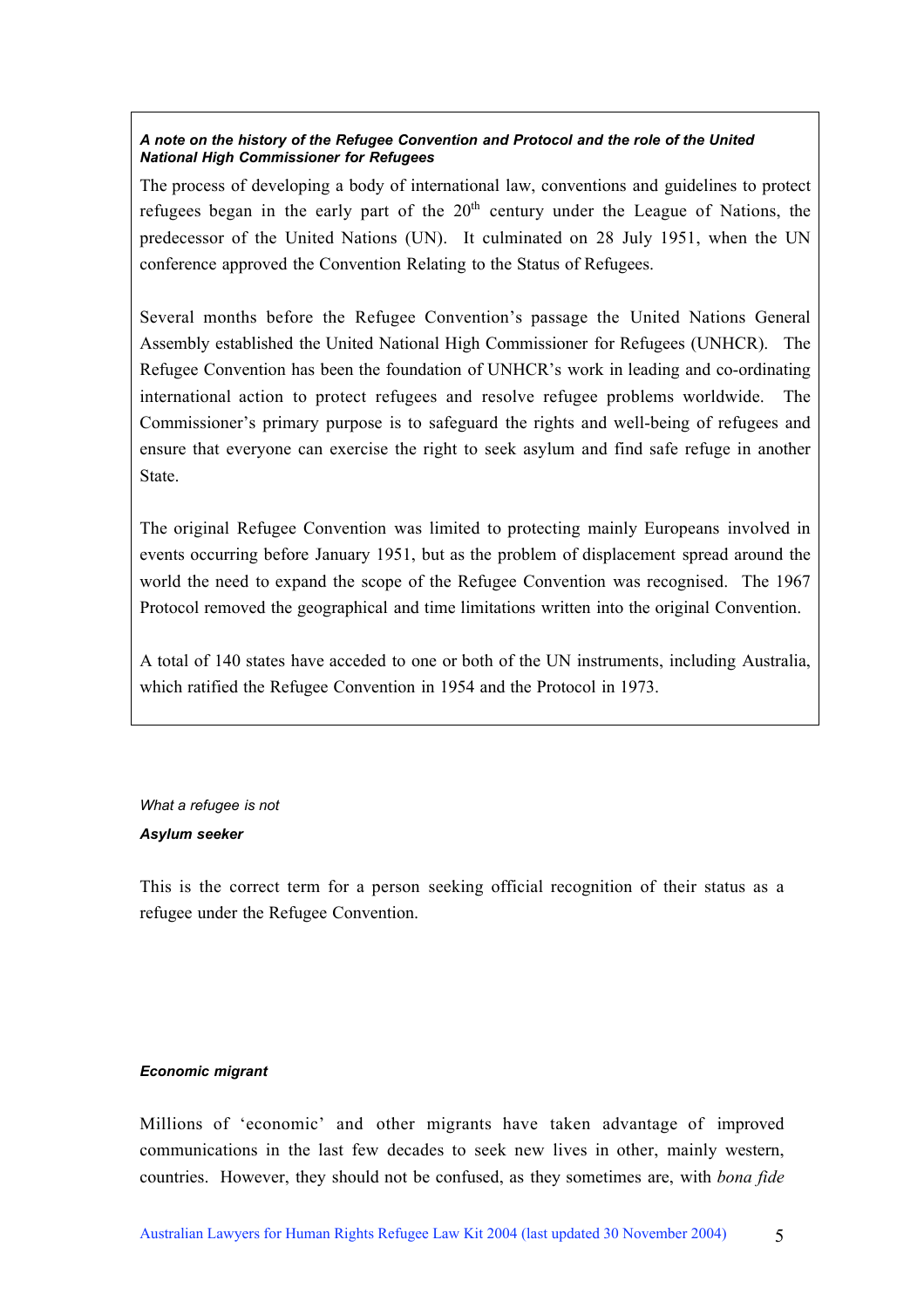refugees who are fleeing life threatening persecution and not economic hardship. An economic migrant normally leaves a country voluntarily to seek a better life. Should he or she elect to return home they would continue to receive the protection of their government. Refugees flee because of the threat of persecution and cannot return safely to their homes in the circumstances then prevailing.<sup>1</sup>

## *Illegal immigrant*

An asylum seeker is not an 'illegal' immigrant. The description of a person who arrives in Australia without a visa or travel documents and claims asylum as 'illegal' is incorrect. It implies that an asylum seeker is not complying with Australian law whereas every person who seeks asylum has a right to do so in Convention countries, including Australia.

A person seeking asylum is not 'illegal' in Australia until the authorities decide that they do not have a right to stay in Australia. This can take some time and an asylum seeker is permitted to stay in Australia until a decision is made about whether they are allowed to stay for a longer period of time.

## *Queue-jumper*

Asylum seekers who arrive in Australia without a visa or travel documents (whether by boat or plane) are often called 'queue jumpers'. The term 'queue jumpers' implies that people who arrive by boat are not complying with our procedures and taking away 'places' that have been set aside for refugees waiting in UNHCR camps until they are accepted for resettlement in Australia.

The idea of the 'queue' comes from the way in which Australia manages its intake of migrants every year. Australia sets a yearly limit on the number of people it will allow to move here. That number is divided into a *migration* component for people who want to move to Australia to live and a *humanitarian* component which is for refugees and others who, even though they may not fit the Convention definition of a refugee, have other humanitarian needs.

The total number of people who are allowed to come to Australia through the humanitarian program for 2004-2005 is 13,000. This number is further broken down into an *offshore* component and an *onshore* component.

 $\overline{a}$ 

<sup>&</sup>lt;sup>1</sup> UNHCR, The 1951 Refugee Convention: Questions and Answers, June 2001